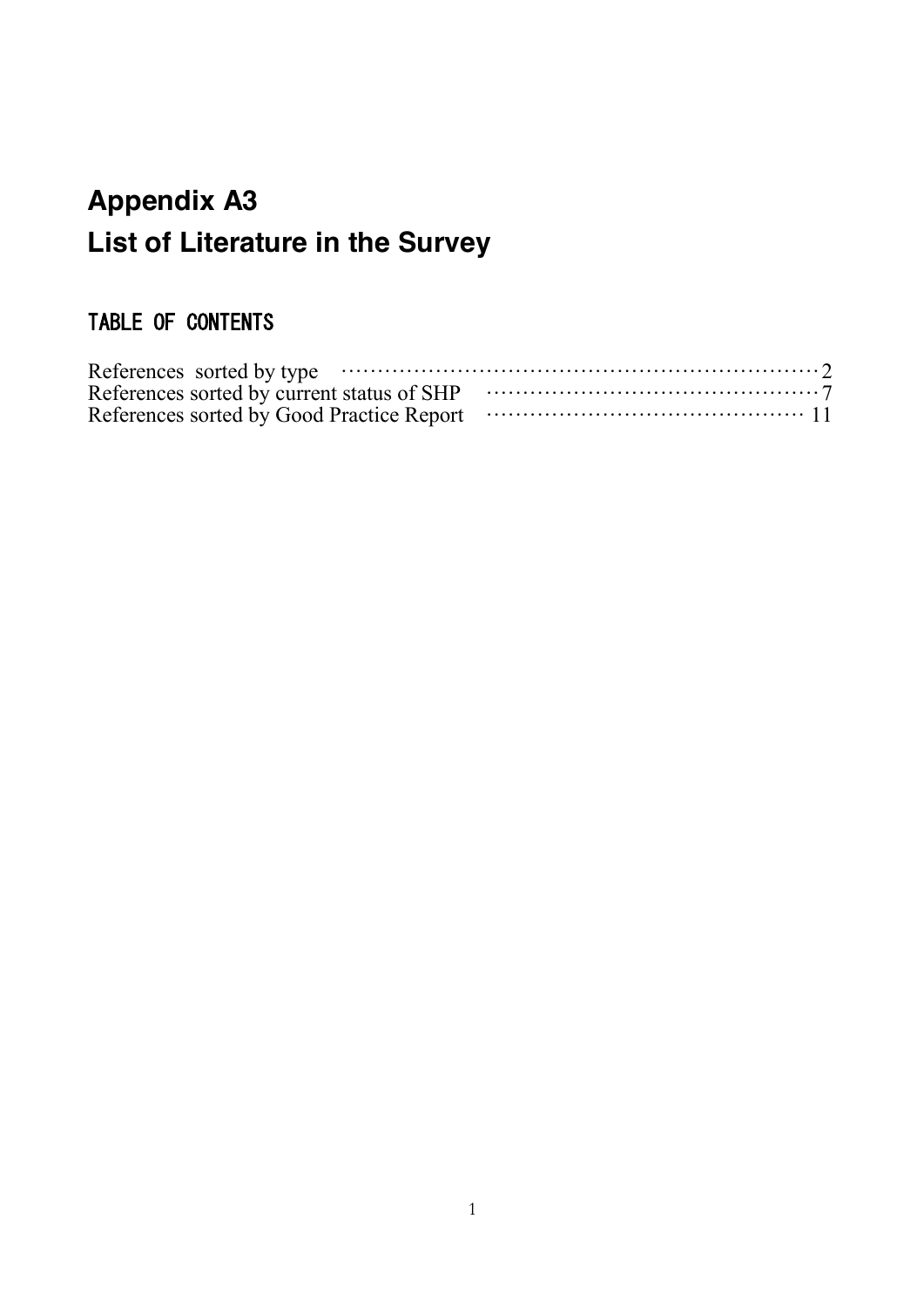# <span id="page-1-0"></span>Appendix A3: List of Literatures in the Survey

#### 【References sorted by type】

#### 1.**Journal article**

Electric Power Civil Engineering, No.309, January 2004. Electric Power Civil Engineering, No.319, September 2005. Electricity business in overseas countries, 2014 Gendai Nogyo, November 2011 issue, http://www.ruralnet.or.jp/syutyo/2011/201111.htm. International Agriculture and Forestry Industry Cooperation, Vol.28, 2005 International Water Power & Dam Construction, May 2009. International Water Power & Dam Construction, November 2009. International Water Power & Dam Construction, January 2013. International Water Power & Dam Construction, July 2009. International Water Power & Dam Construction, December 2009. Japan Electric Power Information Center: monthly magazine, 2014. Japan Electric Power Information Center: monthly magazine, June 2016. Renewable Energy, Volume 81, September 2015, Pages 578-588

#### 2.**Book**

Kaori Takigawa, Atsushi Murakami, Noriaki Ikeda, Kaoru Tashro, Madoka Omi: To 100%Renewable Energy! Energy Independence Region in Europe (2013.3: Gakugei Publisher)

#### 3.**Bulletin or Report**

Alberta Utilities Commission: Hydroelectric Power Generation Development Inquiry, February 2011.

BHA: A Guide to UK Mini-Hydro Developments(BHA),

http://www.british-hydro.org/Useful\_Information/A%20Guide%20to%20UK%20mini-hydro%20developme nt%20v3.pdf#search=%27A+Guide+to+UK+MiniHydro+Developments%28BHA%29%27

IRENA: Renewable Energy Policy Brief, Chile, June 2015.

JETRO: A survey on the feasibility of the US federal government and major provinces to improve energy efficiency and promote the use of renewable energy, September, 2010.

Ministry of Education, Culture, Sports, Science and Technology: Science and Technology Trend, March 2010. National and Regional Policy Bureau, Ministry of Land, Infrastructure, Transport and Tourism: FY2013 Case

Studies concerning Regional Revitalization through the Use of Renewable Energies, March 2014.

Natural Resources Canada: Micro-Hydropower Systems, A Buyer's Guide, 2004.

NEDO: Top 100 New Energy Projects, Taio Micro Hydro Station in Hita City, June 2009.

NEF: Investigation of water-power resources of unused head energy generation, 2009.

U.S. DEPARTMENT OF ENERGY: An Assessment of Energy Potential at Non-Powered Dams in the United States(DOE, April 2012, Oak Ridge National Laboratory) ,

https://www1.eere.energy.gov/water/pdfs/npd\_report.pdf#search=%27An+Assessment+of+Energy+Potential +at+NonPowered+Dams+in+the+United+States%27

U.S. Department of Energy: Energy Efficiency and Renewable Energy, Hydropower/Setting a Course for Our Energy Future, 2004, http://www.nrel.gov/docs/fy04osti/34916.pdf

torrshydro NEW MILLS: Annual Report 2014-15.

Tsuru City: Tsuru City Report on Regional New Energy Vision and other projects, Summary edition, February 2003.

UNIDO and ICSHP: World Small Hydropower Development Report, 2013.

University of Texas, Community & Regional Planning: IGERT Trip Report Munich, Germany, Summer 2013.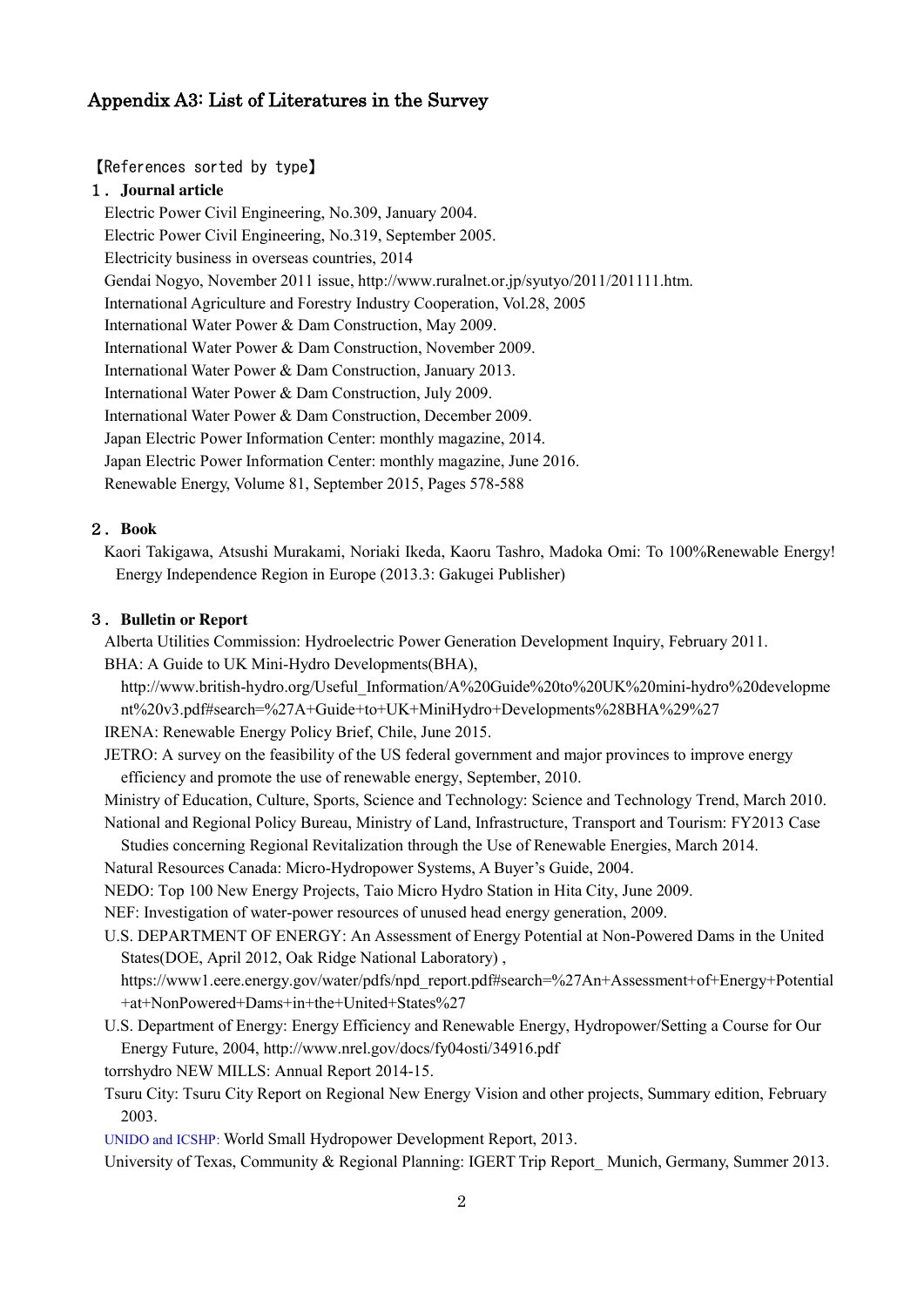Water Research Commission: Conduit hydropower development guide, WRC Report no. TT 597/14, 2014. Water Research Commission: Conduit hydropower pilot plants, WRC Report no. TT 596/14, 2014. Yokohama National University, Tsuru City, EX Research Institute: FY2012 Report on the Smart Community

Vision Proliferation and Support Project, March 2013.

#### 4. **Symposium, Seminar, Workshop, etc.**

Basics workshop on NEF hydro power, May 2011.

City Planning Institute of Japan and Association of City Mayors: Reference material for the City Planning Symposium "Discussing 21st-century city planning with mayors --- Boosting local capacity", Initiative of the Kachugawa Citizens Micro Hydro Station Genki-Kun, February 2013.

NEF 71<sup>st</sup> Practical Workshop concerning Medium and Micro Hydro Plant Technology, July 2004.

NEF 78th Workshop on Micro and Medium Hydropower Technology, October 2006.

NEF 79th Practical Workshop concerning Medium and Micro Hydro Plant Technology, October 2007.

Renewable Energy Marketing Conference: A Case Study in Community Green Power, November 2011.

#### 5.**Other Published Paper, Brochure, Flyer, Leaflet, etc.**

APEC Energy Working Group: Peer Review on Low Carbon Energy Policies in the Philippines, 20 November 2013, http://aperc.ieej.or.jp/file/2014/3/14/PRLCE\_in\_the\_Phils\_Final\_\_endorsed.pdf

Alaska Department of Fish and Game Division of Habitat: Technical Report No.12-06, Distribution of Resident Dolly Varden in Power Creek, Cordova, 2005-2007, April 2012

Aleutian & Pribilof Islands Regional Energy Plan Phase 1 Resource Inventory(Draft), 2013.

Batra: Baseline study on Hydropower in South Africa,

http://www.scielo.org.za/scielo.php?script=sci\_arttext&pid=S1021-447X2013000300003

BBC NEWS: Eigg powers on with energy scheme.

C40 Blog: Mayors' Voices: Munich Mayor Hep Monatzeder, November 2013,

http://www.c40.org/blog\_posts/mayors-voices-munich-mayor-hep-monatzeder.

CADDET Technical Brochure No.37, Hydro-power for a Remote Alaskan Community, 1996.

Case Study: Torrs Hydro, Sustainable Funding Project/National Council for Voluntary Organisations

COMMUNITY POWER: Island Power Eigg Electric, February 2015.

Das Praterkraftwerk:

https://www.greencity-energy.de/wp-content/uploads/2015/06/Praterkraftwerk-von-Green-City-Energy-und-d en-Stadtwerken-M%C3%BCnchen.pdf.

E8: The Philippine Ifugao-Ambangal Mini-hydro Project(e8 publication):

http://www.globalelectricity.org/upload/File/Project%20Communciations/IFUGAO%20publication%20FIN AL.pdf.

Electricity Market Liberalization and the German Energiewende/Prof. Uwe Leprich, Institute for Future Energy Systems(IZES), 2015

http://www.greenpeace.org/japan/Global/japan/pdf/20150624 Leprich ppt.pdf

ENERGIA: Electric power system in Europe, Energy regional economic report, No.468, July 2013.

ESCON: Eskom Holdings Limited Integrated Report 2011, http://financialresults.co.za/2011/eskom\_ar2011/

Fujioiro Land Improvement District: Fujioiro Power Station Overview, May 1977.

Fujioiro Land Improvement District: Completing the Fujioiro Daini Power Station, May 1984.

GEORG SIMON OHM UNIVERSITY OF APPLIED SCIENCES NUREMBERG, enewable Energy Development Hydropower in Norway, 2011,

[http://www.th-nuernberg.de/fileadmin/Fachbereiche/bw/studienschwerpunkte/international\\_business/Master/](http://www.th-nuernberg.de/fileadmin/Fachbereiche/bw/studienschwerpunkte/international_business/Master/CAIFD/SeminarPapers/HydropowerNorway_SeminarPaper.pdf) [CAIFD/SeminarPapers/HydropowerNorway\\_SeminarPaper.pdf](http://www.th-nuernberg.de/fileadmin/Fachbereiche/bw/studienschwerpunkte/international_business/Master/CAIFD/SeminarPapers/HydropowerNorway_SeminarPaper.pdf)

HDR Engineering, Inc.: 1995 Engineering Excellence Awards, King Cove Hydroelectric Project.

Hydropower and Environment(SHERPA), Intelligent Energy Europe,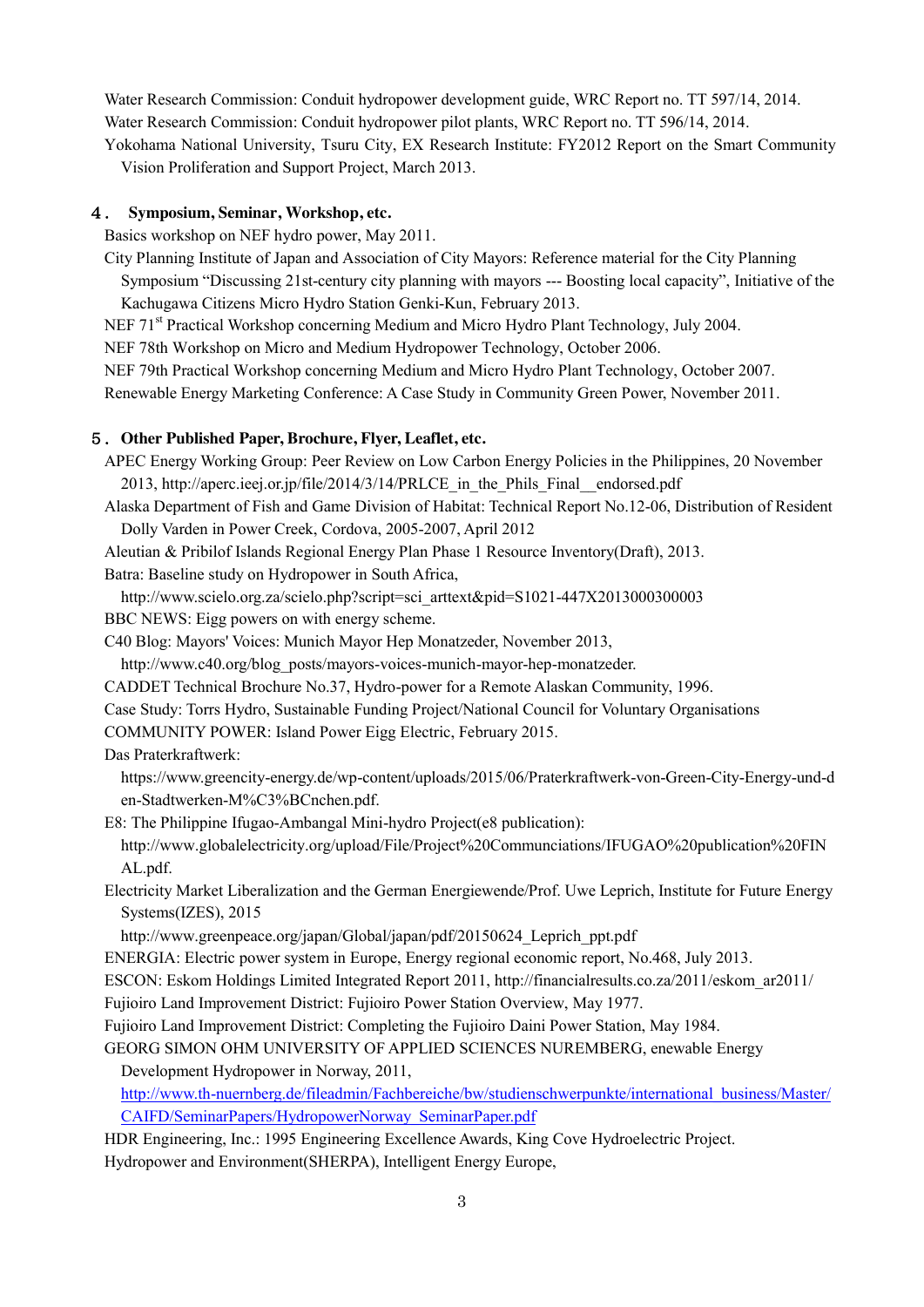https://ec.europa.eu/energy/intelligent/projects/sites/iee-projects/files/projects/documents/sherpa\_report\_on\_e nvironmental\_integration.pdf

Hydro Review: Replacing Diesel Fuel With Hydroelectric Generation, September 2002.

IEA Annex II Expert Meeting Washington D.C. Nov.8-9, 2016

Instream flow thresholds for fish and fish habitat as guidelines for reviewing proposed water uses SYNOPSIS/British Columbia Instream Flow Guidelines for Fish

http://www.geoscientific.com/technical/tech\_references\_pdf\_files/BC%20Instream%20Flow%20Guidelines %20for%20Fish.pdf

International Association for Energy Economics: Shahriyar and Carlos Silva : Diversification of Chilean Energy Matrix/Recent Developments and Challenges

- www.iaee.org/en/publications/newsletterdl.aspx?id=256
- Japan Electric Information Center, 2013(Japanese version)

Kochi Prefecture Public Corporation Bureau: Overview of the Public Corporation Bureau, June 2014.

- Kochi Prefecture Public Corporation Bureau: Kochi Prefecture Public Corporation Bureau's Mid-Term Management Plan (3rd), April 2014.
- Microeconomics: Regimes for granting right to use hydropower in Europe, 2014

NORWEGIAN MINISTRY OF PETROLEUM AND ENERGY: FACTS 2015/Energy and Water Resources in Norway, 2015,

https://www.regjeringen.no/contentassets/fd89d9e2c39a4ac2b9c9a95bf156089a/facts\_2015\_energy\_and\_wat er\_web.pdf

NVE: The Norwegian-Swedish Electricity Certificate Market( NVE Annual Report 2015), 2015

OECD/IEA: Energy Policies of IEA Countries 2009 Review

- Paulina Pérez: A historical and current Energy Market and Small Hydro in Chile, October 5, 2015
- Sandra Zellmer: Chapter 12 Legal Tools for Instream Flow Protection, Integrated Approaches to Riverine Resource Stewardship, http://digitalcommons.unl.edu/cgi/viewcontent.cgi?article=1008&context=lawfacpub
- Szewczuk, Fellows, and van der Linden, http://www.smallhydroworld.org/index.php?id=334

Taku Land Corporation: Generation for Generations, November 04, 2009.

The Scottish Government: Community Renewable Energy Toolkit Case study 17 : Electrification of Eigg, Isle of Eigg – PV, Hydro & Wind turbines, March 2009.

University of Pretoria: Conduit hydropower: An alternative sustainable renewable energy source, 2014.

W.E. Jonker Klunne : Small hydropower for rural electrification in South Africa – using experiences from other African countries : (Muller),

[http://researchspace.csir.co.za/dspace/bitstream/10204/3757/1/Jonker%20Klunne\\_d2\\_2009.pdf#search=%27](http://researchspace.csir.co.za/dspace/bitstream/10204/3757/1/Jonker%20Klunne_d2_2009.pdf#search=%27Muller%2C+South+Africa+Newable+Resource+DatabaseMicro+Hydro+Power+Potential%27) [Muller%2C+South+Africa+Newable+Resource+DatabaseMicro+Hydro+Power+Potential%27](http://researchspace.csir.co.za/dspace/bitstream/10204/3757/1/Jonker%20Klunne_d2_2009.pdf#search=%27Muller%2C+South+Africa+Newable+Resource+DatabaseMicro+Hydro+Power+Potential%27)

Water Code of the Philippines, Amended Implementing Rules and Regulations, [http://www.nwrb.gov.ph/images/laws/pd1067\\_amended.pdf](http://www.nwrb.gov.ph/images/laws/pd1067_amended.pdf)

Wim Jonker Klunne: Small hydropower in South Africa – an overview of five countries in the region, Journal of Energy in Southern Africa, Vol.24 No.3, August 2013,

http://www.scielo.org.za/pdf/jesa/v24n3/03.pdf#search=%27Journal+of+Energy+in+Southern+Africa%2C+V ol.24+No.3%2C+August+2013%27

#### 6.**Website**

Agency for Natural Resources and Energy: FIT,

http://www.enecho.meti.go.jp/category/saving\_and\_new/saiene/kaitori/index.html

AMPC: Association of Major Power Customers of BC(AMPC)[, http://www.ampcbc.ca/](http://www.ampcbc.ca/)

Colla:j: http://collaj.jp/data/magazine/2011-07/index.html

Cordova Electric Cooperative: http://cordovaelectric.com/

Cross Border Transactions (August 20, 2014), CHILE-Boom of Nonconventional Renewable Energy Projects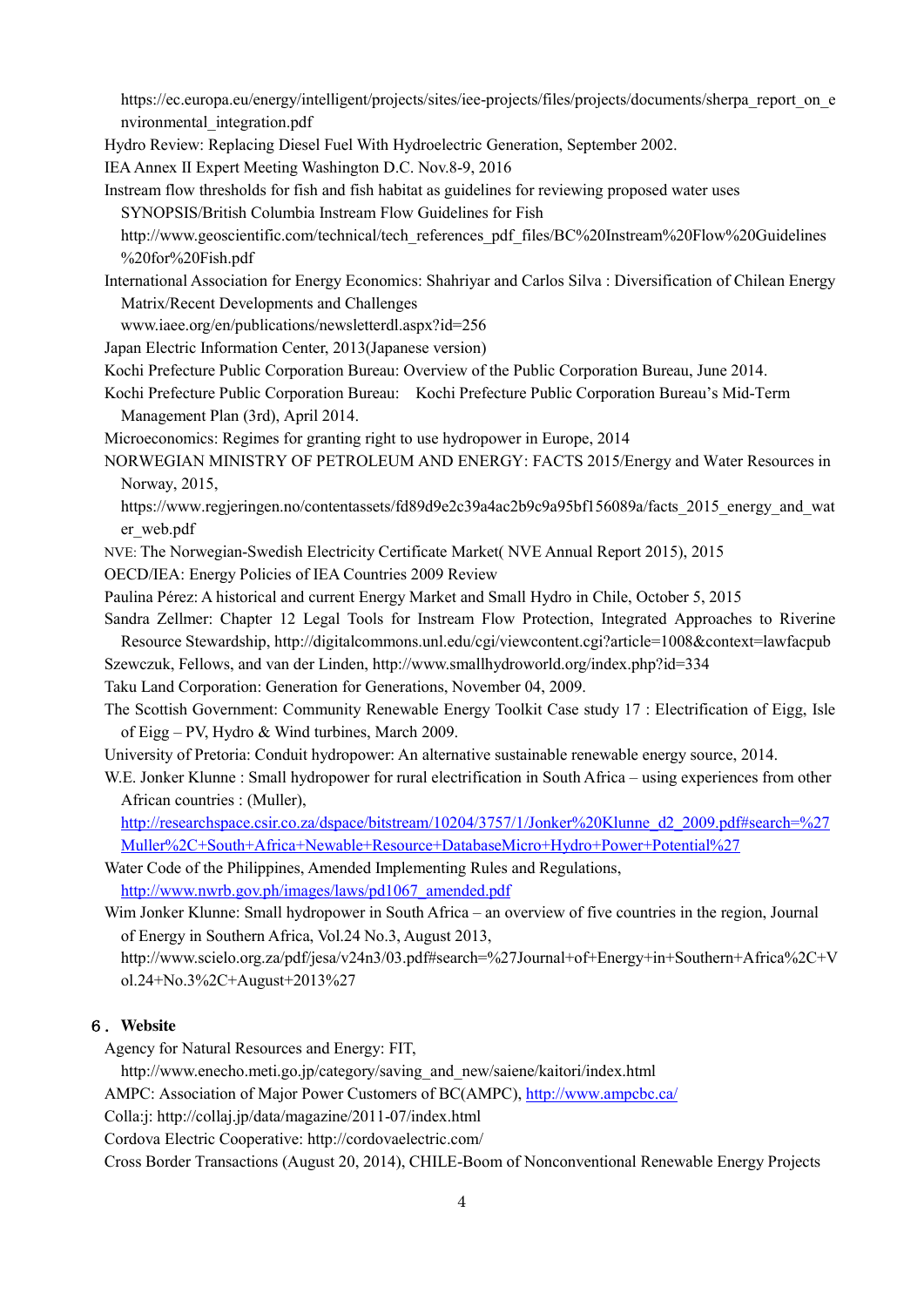in Chile, Renewable Energy Center of Chile's Ministry of Energy(RNC) Statistics [https://www.manatt.com/insights/newsletters/cross-border-transactions/chile-%e2%80%93-boom-of-noncon](https://www.manatt.com/insights/newsletters/cross-border-transactions/chile-%e2%80%93-boom-of-nonconventional-renewable-energy-p) [ventional-renewable-energy-p](https://www.manatt.com/insights/newsletters/cross-border-transactions/chile-%e2%80%93-boom-of-nonconventional-renewable-energy-p)

- Department of Energy, Electricity generation in South Africa, http://www.energy.gov.za/files/electricity\_frame.html
- DSIRE: Database of State Incentives for Renewables & Efficiency(DSIRE),
- http://programs.dsireusa.org/system/program?fromSir=0&state=AK
- ECAS: Stream Map for Small Hydropower in the EU-27 in the View of 2020 Targets, https://ec.europa.eu/energy/intelligent/projects/en/projects/shp-streammap
- Electric Engineering Section, Pubic Corporation Bureau, Kochi Prefectural Government: https://www.pref.kochi.lg.jp/soshiki/610301/
- Embark: Case Studies: UK Torrs Hydro Community Project:
- http://www.embark.com.au/pages/releaseview.action?pageId=8061027
- ESHA\_Stream map\_HYDI Database[: http://www.restor-hydro.eu/en/tools/hydi/](http://www.restor-hydro.eu/en/tools/hydi/)
- EXPO21XX News: Wasserkraft Volk equips a 3.5MW hydro power station in chile,
- http://www.expo21xx.com/news/wasserkraft-volk-3-5mw-hydro-power-station/
- Fact 2008 : Energy and Water Resources in Norway, Electricity generation, http://www.regjeringen.no/en/dep/oed/documents-and-publications/Reports/2008/fact-2008---energy-and-wat er-resources-i.html?id=536186
- Green City Energy AG: http://www.greencity-energy.com/
- GSEP: http://www.globalelectricity.org/en/index.jsp?p=121&f=236
- Hiroshima Prefecture: http://www.pref.hiroshima.lg.jp/site/toukei/doukou-index.html
- INDUSTRIA: Central Hidroeléctrica Mallarauco "Aportando al abastecimiento energético y al desarrollo del
- sector agrícola"(Octubre 2011), http://www.emb.cl/electroindustria/articulo.mvc?xid=1704
- Innergex Renewable Energy Inc. : http://www.innergex.com/en/
- Kami City: http://www.city.kami.kochi.jp/
- Knight Piésold Ltd: https://www.knightpiesold.com/en/
- Mizkan Center for Water Culture: http://www.mizu.gr.jp/fudoki/people/042\_hoshino.html
- Nasunogahara Land Improvement District: http://www.nasu-lid.or.jp/top/top.htm
- NHAAP: ORNL, USA, NHAAP Program, http://nhaap.ornl.gov/publications
- NRCan: ecoENERGY for Renewable Power, http://www.nrcan.gc.ca/ecoaction/14145
- Praterkraftwerk GmbH: http://www.praterkraftwerk.de/
- Renewable Power Corporation: http://www.renewablepowercorp.com/
- RES LEGAL: Renewable energy policy database and support RES-LEGAL EUROPE, 28 March 2013, http://www.res-legal.eu/search-by-country/portugal/single/s/res-e/t/promotion/aid/feed-in-tariff-tarifas-feed-i n/lastp/179/
- REScoop: Best practices Report, REScoop 20-20-20:
	- https://rescoop.eu/system/files/REScoop%20Best%20Practices%20Report%201.pdf
- RESTOR HYDRO: ESHA\_Stream map\_HYDI Database, http://www.restor-hydro.eu/en/tools/hydi/
- RETS "Best Practice Case Study: Islands going green, Isle of Eigg, Scotland,UK":
- http://www.rets-project.eu/UserFiles/File/pdf/Best%20practices/IESR/Islandsgoinggreen\_Isle\_of\_Eigg\_UK. pdf
- Statistics Canada: Statistics Canada catalogue 57-206-XIB,
- http://www5.statcan.gc.ca/olc-cel/olc.action?objId=57-206-X&objType=2&lang=en&limit=0
- SWM: SWM Renewable Energies expansion campaign,
- https://www.swm.de/english/company/energy-generation/renewable-energies.html
- The Government of Canada's Approach to Implementation of the Inherent Right and the Negotiation of Aboriginal Self-Government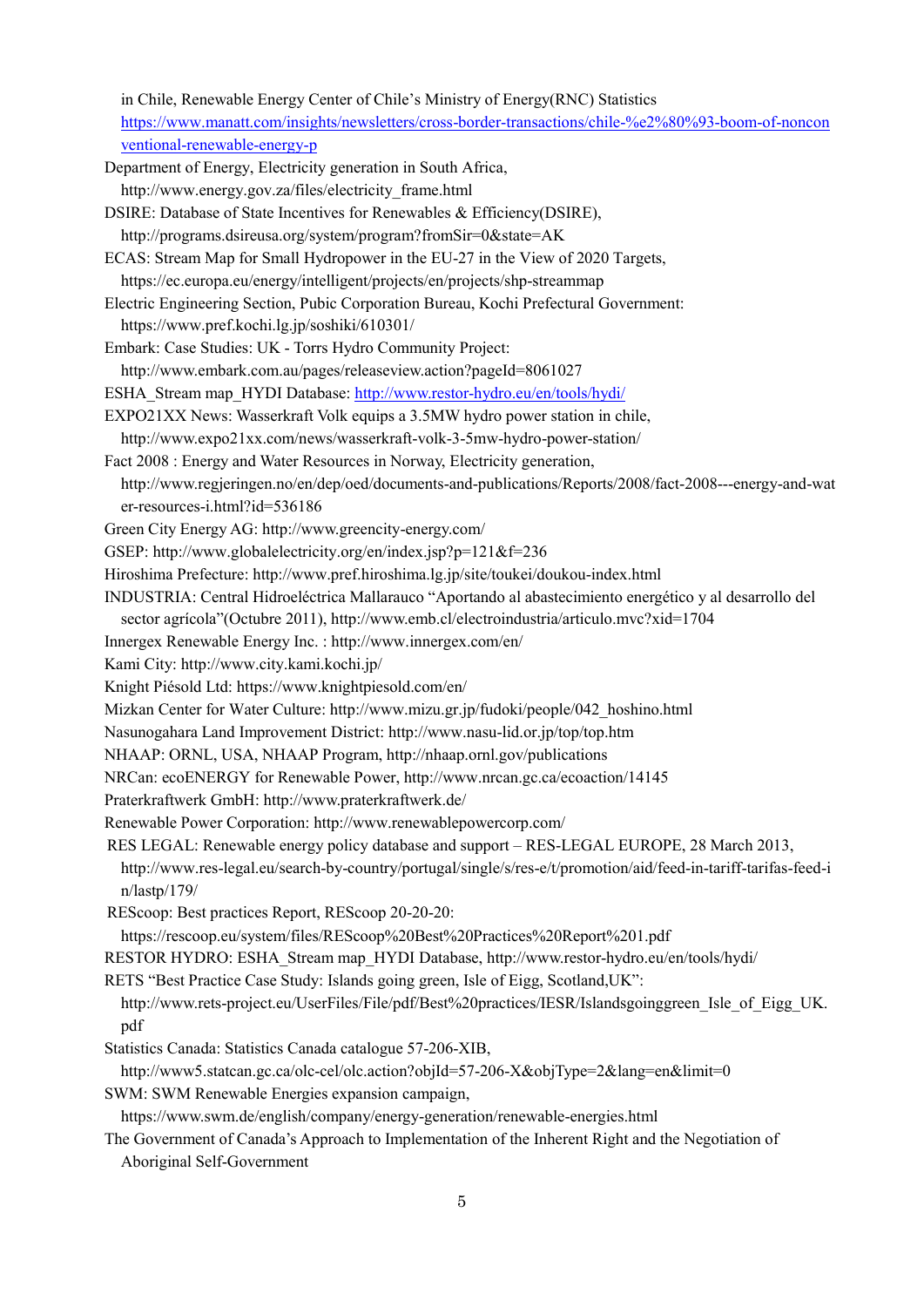http://www.aadnc-aandc.gc.ca/eng/1100100031843/1100100031844

torrshydro NEW MILLS: http://torrshydro.org/TorrsHydro/

Tsuru City: http://www.city.tsuru.yamanashi.jp/forms/top/top.aspx

Tribal Energy Program Grant, http://energy.gov/indianenergy/office-indian-energy-policy-and-programs

- U.S. Army Corps of Engineers, National Inventory of Dams,
- https://catalog.data.gov/dataset/national-inventory-of-dams
- US Business Executive: Cordova Electric Cooperative Inc.: Alaska's Renewable Energy Trailblazers, http://www.usbusinessexecutive.com/energy-power/case-studies/cordova-electric-cooperative-inc-alaska%E2 %80%99s-renewable-energy-trailblazers
- USDA: Rural Energy for America Program(REAP) Grants,
- https://www.rd.usda.gov/BCP\_ReapResEei\_Financing.html

YouTube: The Power of Hydro: Bloemwater Conduit Hydropower Plant Project video.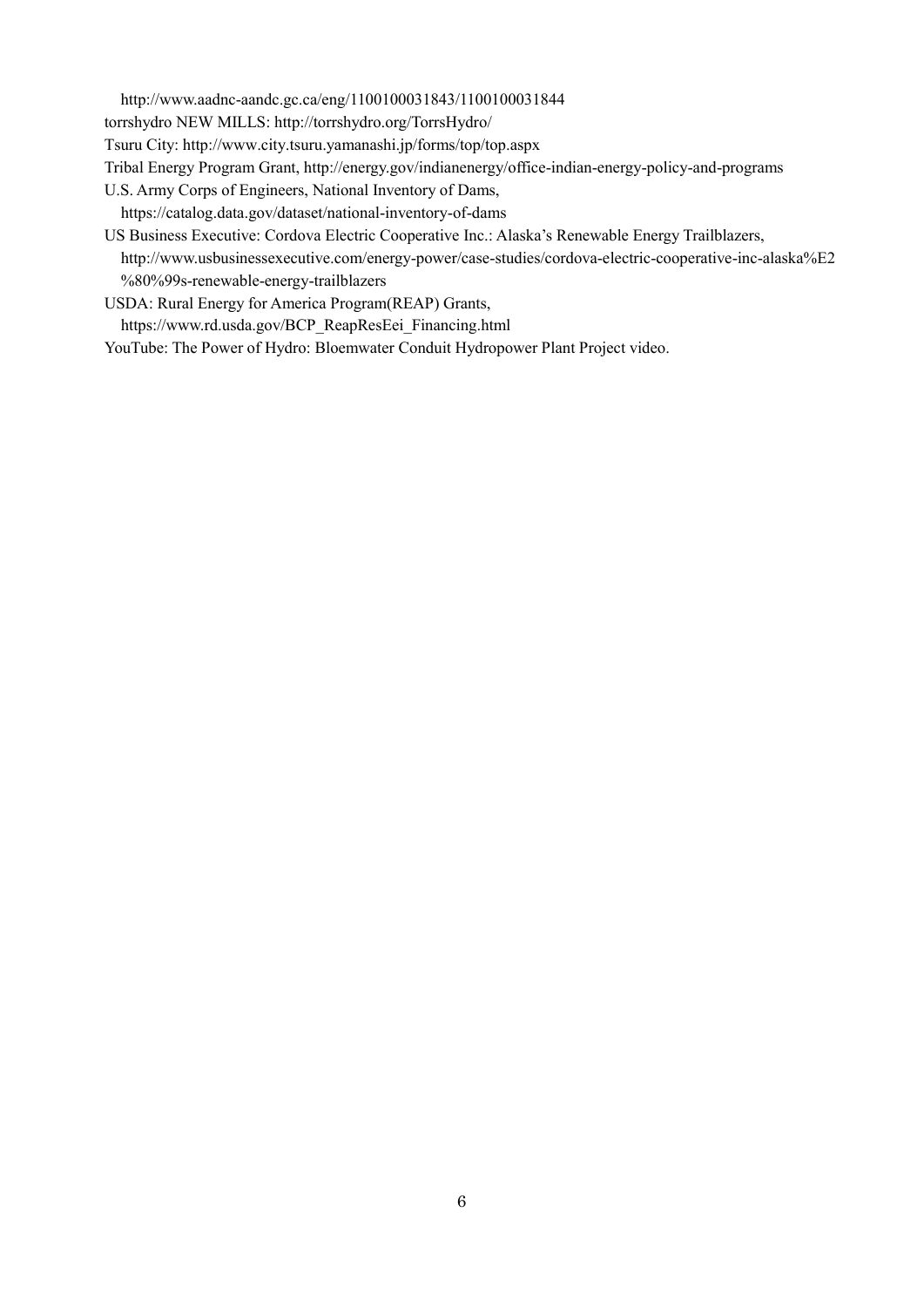【References sorted by Current Status of SHP】

#### <span id="page-6-0"></span>**CA00\_ Canada**

- 1) Statistics Canada catalogue 57-206-XIB <http://www5.statcan.gc.ca/olc-cel/olc.action?objId=57-206-X&objType=2&lang=en&limit=0>
- 2) Japan Electric Information Center, 2013"(Japanese version)
- 3) Association of Major Power Customers of BC(AMPC). <http://www.ampcbc.ca/>
- 4) Micro-Hydropower Systems, A Buyer's Guide/Natural Resources Canada <http://www.energyalternatives.ca/PDF/Micro-Hydropower%20Systems%20-%20A%20Buyer%27s%20Guide.pdf>
- 5) Instream flow thresholds for fish and fish habitat as guidelines for reviewing proposed water uses SYNOPSIS/British Columbia Instream Flow Guidelines for Fish [http://www.geoscientific.com/technical/tech\\_references\\_pdf\\_files/BC%20Instream%20Flow%20Guidelines%20for%20Fis](http://www.geoscientific.com/technical/tech_references_pdf_files/BC%20Instream%20Flow%20Guidelines%20for%20Fish.pdf)

[h.pdf](http://www.geoscientific.com/technical/tech_references_pdf_files/BC%20Instream%20Flow%20Guidelines%20for%20Fish.pdf)

- 6) World Small Hydropower Development Report 2013/ICSHP [http://www.ecowrex.org/sites/default/files/documents/news/wshpdr\\_2013\\_benin.pdf](http://www.ecowrex.org/sites/default/files/documents/news/wshpdr_2013_benin.pdf)
- 7) ecoENERGY for Renewable Power <http://www.nrcan.gc.ca/ecoaction/14145>
- 8)Hydroelectric Power Generation Development Inquiry February 28, 2011/Alberta Utilities Commission <http://www.energy.alberta.ca/Electricity/pdfs/HydroelectricPowerInquiry.pdf>
- 9)The Government of Canada's Approach to Implementation of the Inherent Right and the Negotiation of Aboriginal Self-Government

<http://www.aadnc-aandc.gc.ca/eng/1100100031843/1100100031844>

#### **CL00\_ Chile**

- 1) IRENA/Renewable Energy Policy Brief, Chile, June 2015 [http://www.irena.org/DocumentDownloads/Publications/IRENA\\_RE\\_Latin\\_America\\_Policies\\_2015\\_Country\\_Chile.pdf](http://www.irena.org/DocumentDownloads/Publications/IRENA_RE_Latin_America_Policies_2015_Country_Chile.pdf)
- 2)Shahriyar and Carlos Silva : Diversification of Chilean Energy Matrix/Recent Developments and Challenges, International Association for Energy Economics [www.iaee.org/en/publications/newsletterdl.aspx?id=256](http://www.iaee.org/en/publications/newsletterdl.aspx?id=256)
- 3) Cross Border Transactions (August 20, 2014), CHILE-Boom of Nonconventional Renewable Energy Projects in Chile, Renewable Energy Center of Chile's Ministry of Energy(RNC) Statistics [https://www.manatt.com/insights/newsletters/cross-border-transactions/chile-%e2%80%93-boom-of-nonconventional-rene](https://www.manatt.com/insights/newsletters/cross-border-transactions/chile-%e2%80%93-boom-of-nonconventional-renewable-energy-p) [wable-energy-p](https://www.manatt.com/insights/newsletters/cross-border-transactions/chile-%e2%80%93-boom-of-nonconventional-renewable-energy-p)
- 4) World Small Hydropower Development Report 2013 (UNIDO, ICSHP) [http://www.ecowrex.org/sites/default/files/documents/news/wshpdr\\_2013\\_benin.pdf](http://www.ecowrex.org/sites/default/files/documents/news/wshpdr_2013_benin.pdf)
- 5) Paulina Pérez : A historical and current Energy Market and Small Hydro in Chile, October 5, 2015
- 6) Japan Electric Power Information Center: monthly magazine, June 2016.
- 7) MaRS Market Insights/Market Information Report (Chile July 2015)
- 8) Jun kurosawa, Consideration on water rights of agricultural water in Chile, International Agriculture and Forestry Industry Cooperation, Vol.28, 2005
- 9) Renewable Energy Policy Brief, Chile, June 2015(International Renewable Energy Agency IRENA) [http://www.irena.org/DocumentDownloads/Publications/IRENA\\_RE\\_Latin\\_America\\_Policies\\_2015\\_Country\\_Chile.pdf](http://www.irena.org/DocumentDownloads/Publications/IRENA_RE_Latin_America_Policies_2015_Country_Chile.pdf)
- 10) World Small Hydropower Development Report 2013(ICSHP)

# **DE00\_ Germany**

- 1) ESHA\_Stream map\_HYDI Database <http://www.restor-hydro.eu/en/tools/hydi/>
- 2) Electricity Market Liberalization and the German Energiewende/Prof. Uwe Leprich, Institute for Future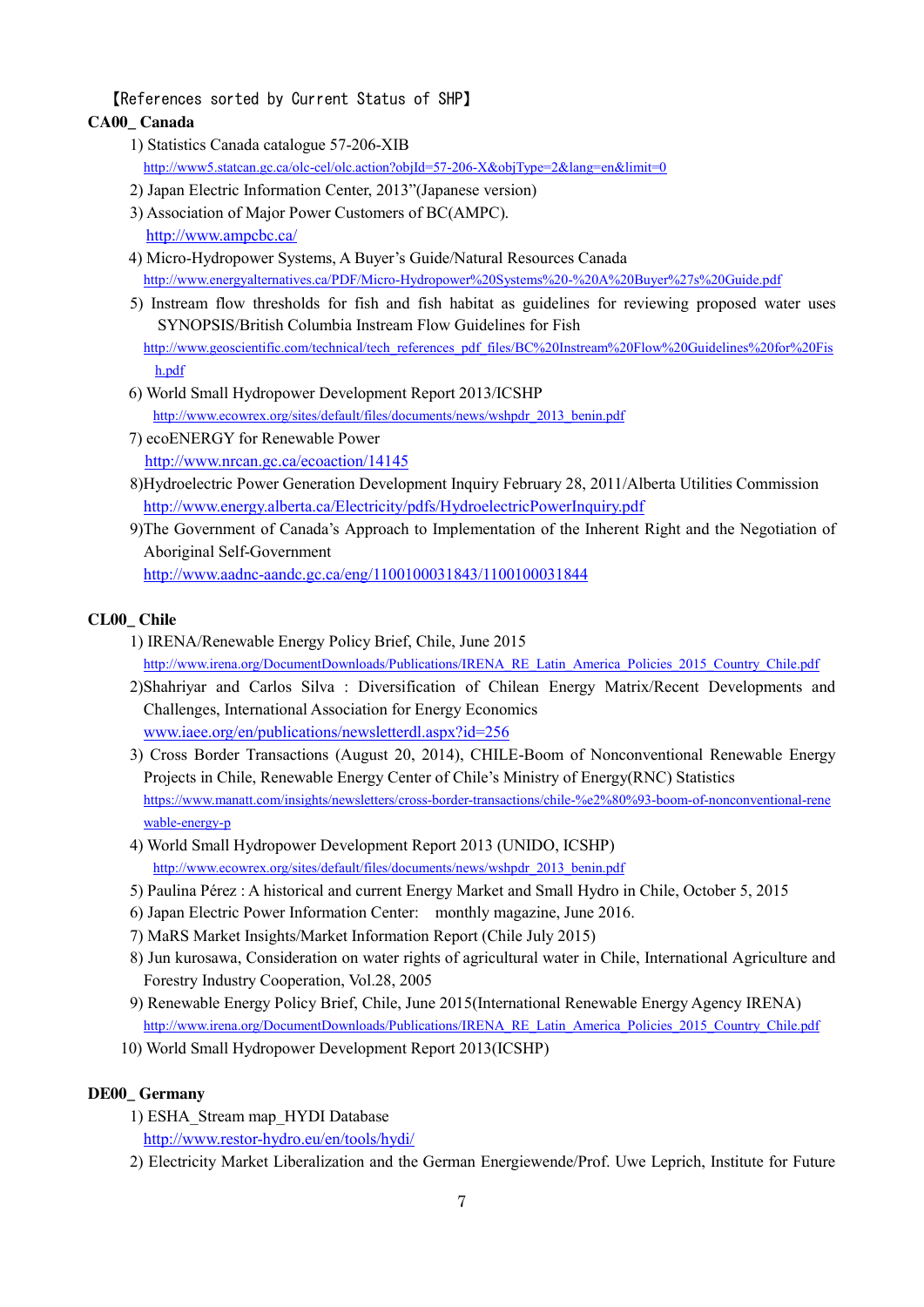Energy Systems(IZES)

[http://www.greenpeace.org/japan/Global/japan/pdf/20150624\\_Leprich\\_ppt.pdf](http://www.greenpeace.org/japan/Global/japan/pdf/20150624_Leprich_ppt.pdf)

3) Japan Electric Power Information Center: monthly magazine, 2014.

#### **JP00\_ Japan**

- 1) NEF、Investigation of water-power resources of unused head energy generation、2009
- 2) Agency for Natural Resources and Energy, FIT
	- [http://www.enecho.meti.go.jp/category/saving\\_and\\_new/saiene/kaitori/index.html](http://www.enecho.meti.go.jp/category/saving_and_new/saiene/kaitori/index.html)

3)Ministry of Land, Infrastructure and Transport : "Power Generation Guidelines"

# **NO00\_Norway**

- 1) Fact 2008 : Energy and Water Resources in Norway, Electricity generation [http://www.regjeringen.no/en/dep/oed/documents-and-publications/Reports/2008/fact-2008---energy-and-water-resources-i](http://www.regjeringen.no/en/dep/oed/documents-and-publications/Reports/2008/fact-2008---energy-and-water-resources-i.html?id=536186) [.html?id=536186](http://www.regjeringen.no/en/dep/oed/documents-and-publications/Reports/2008/fact-2008---energy-and-water-resources-i.html?id=536186)
- 2) IEA Annex II Expert Meeting Washington D.C. Nov.8-9, 2016
- 3) FACTS 2015/Energy and Water Resources in Norway(NVE) https://www.regjeringen.no/contentassets/fd89d9e2c39a4ac2b9c9a95bf156089a/facts\_2015\_energy\_and [water\\_web.pdf](https://www.regjeringen.no/contentassets/fd89d9e2c39a4ac2b9c9a95bf156089a/facts_2015_energy_and_water_web.pdf)
- 4)Seminar Paper 1/2011, ISSN 2191-4850 : Renewable Energy Development Hydropower in Norway/Norwegian Ministry of Petroleum and Energy(2008), The Legal Framework (Internet) [http://www.th-nuernberg.de/fileadmin/Fachbereiche/bw/studienschwerpunkte/international\\_business/Master/CAIFD/Semina](http://www.th-nuernberg.de/fileadmin/Fachbereiche/bw/studienschwerpunkte/international_business/Master/CAIFD/SeminarPapers/HydropowerNorway_SeminarPaper.pdf) [rPapers/HydropowerNorway\\_SeminarPaper.pdf](http://www.th-nuernberg.de/fileadmin/Fachbereiche/bw/studienschwerpunkte/international_business/Master/CAIFD/SeminarPapers/HydropowerNorway_SeminarPaper.pdf)
- 5) The Norwegian-Swedish Electricity Certificate Market( NVE Annual Report 2015) [https://www.bing.com/search?q=The+Norwegian+Swedish+Electricity+Certificate+Market&form=PRJPJA&httpsmsn=1&](https://www.bing.com/search?q=The+Norwegian+Swedish+Electricity+Certificate+Market&form=PRJPJA&httpsmsn=1&refig=3d91687b478e416eb116dd0fc914d89d&pq=the+norwegian+swedish+electricity+certificate+market&sc=0-17&sp=-1&qs=n&sk) [refig=3d91687b478e416eb116dd0fc914d89d&pq=the+norwegian+swedish+electricity+certificate+market&sc=0-17&sp=-](https://www.bing.com/search?q=The+Norwegian+Swedish+Electricity+Certificate+Market&form=PRJPJA&httpsmsn=1&refig=3d91687b478e416eb116dd0fc914d89d&pq=the+norwegian+swedish+electricity+certificate+market&sc=0-17&sp=-1&qs=n&sk) [1&qs=n&sk=](https://www.bing.com/search?q=The+Norwegian+Swedish+Electricity+Certificate+Market&form=PRJPJA&httpsmsn=1&refig=3d91687b478e416eb116dd0fc914d89d&pq=the+norwegian+swedish+electricity+certificate+market&sc=0-17&sp=-1&qs=n&sk)
- 6) Hydropower and Environment(SHERPA), Intelligent Energy Europe [https://ec.europa.eu/energy/intelligent/projects/sites/iee-projects/files/projects/documents/sherpa\\_report\\_o](https://ec.europa.eu/energy/intelligent/projects/sites/iee-projects/files/projects/documents/sherpa_report_on_environmental_integration.pdf) [n\\_environmental\\_integration.pdf](https://ec.europa.eu/energy/intelligent/projects/sites/iee-projects/files/projects/documents/sherpa_report_on_environmental_integration.pdf)

# **PH00\_ Philippines**

- 1) World Small Hydropower Development Report 2013, ICSHP [http://www.ecowrex.org/sites/default/files/documents/news/wshpdr\\_2013\\_benin.pdf](http://www.ecowrex.org/sites/default/files/documents/news/wshpdr_2013_benin.pdf)
- 2) Peer Review on Low Carbon Energy Policies in the Philippines, APEC [http://aperc.ieej.or.jp/file/2014/3/14/PRLCE\\_in\\_the\\_Phils\\_Final\\_\\_endorsed.pdf](http://aperc.ieej.or.jp/file/2014/3/14/PRLCE_in_the_Phils_Final__endorsed.pdf)
- 3) Electricity business in overseas countries, 2014
- 4) Water Code of the Philippines/Amended Implementing Rules and Regulations [http://www.nwrb.gov.ph/images/laws/pd1067\\_amended.pdf](http://www.nwrb.gov.ph/images/laws/pd1067_amended.pdf)
- 5) Water Code of the Philippines/Amended Implementing Rules and Regulations [http://www.nwrb.gov.ph/images/laws/pd1067\\_amended.pdf](http://www.nwrb.gov.ph/images/laws/pd1067_amended.pdf)
- 6) World Small Hydropower Development Report 2013 [http://www.ecowrex.org/sites/default/files/documents/news/wshpdr\\_2013\\_benin.pdf](http://www.ecowrex.org/sites/default/files/documents/news/wshpdr_2013_benin.pdf)

# **PT00\_ Portugal**

- 1) ESHA\_Stream map\_HYDI Database [http://www.restor-hydro.eu/en/tools/hydi/\)](http://www.restor-hydro.eu/en/tools/hydi/) World Small Hydropower Development Report 2013 [http://www.ecowrex.org/sites/default/files/documents/news/wshpdr\\_2013\\_benin.pdf](http://www.ecowrex.org/sites/default/files/documents/news/wshpdr_2013_benin.pdf)
- 2) OECD/IEA, Energy Policies of IEA Countries 2009 Review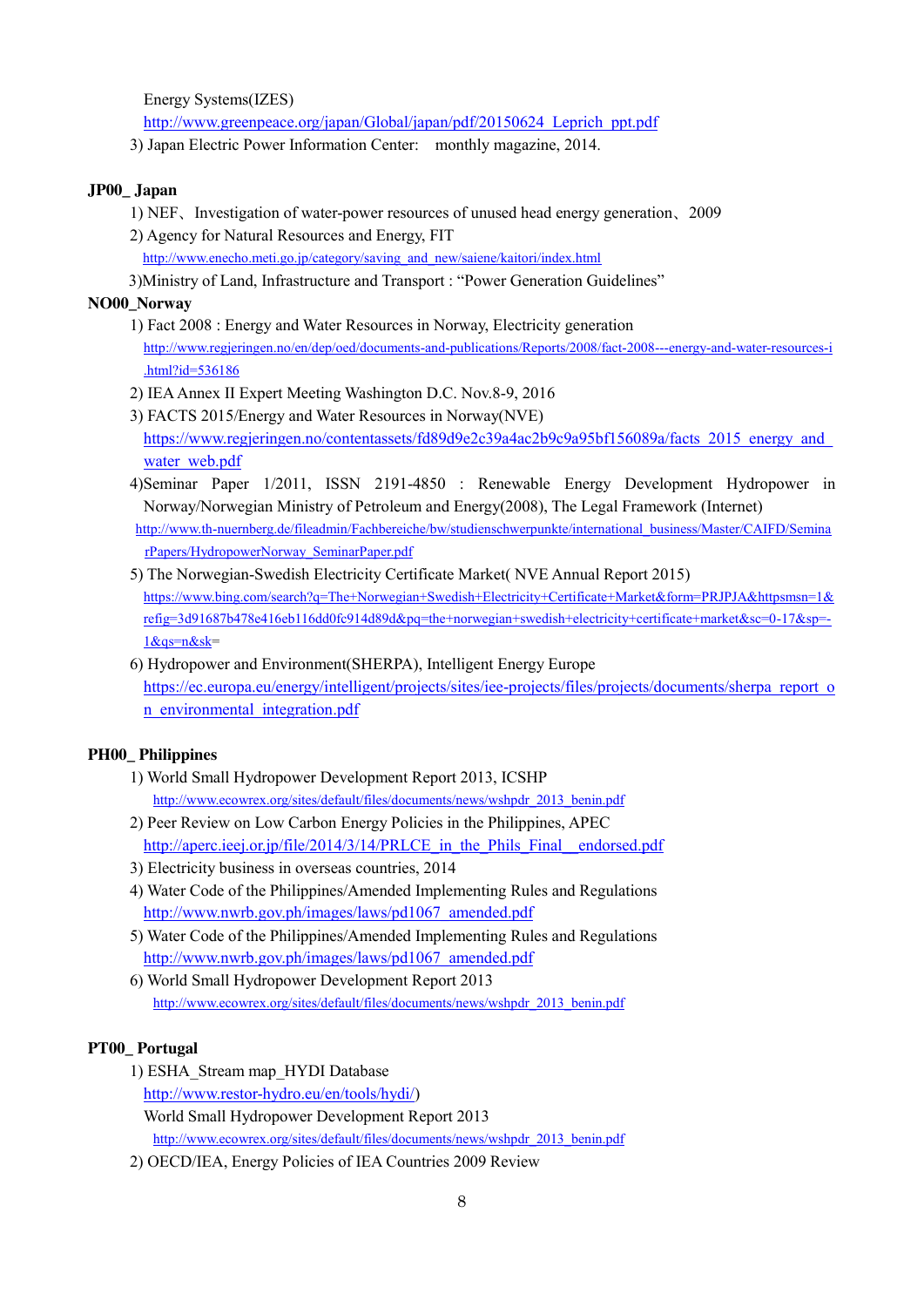- 3) Regimes for granting rights to use hydropower in Europe (November 2014)
- 4) World Small Hydropower Development Report 2013 [http://www.ecowrex.org/sites/default/files/documents/news/wshpdr\\_2013\\_benin.pdf](http://www.ecowrex.org/sites/default/files/documents/news/wshpdr_2013_benin.pdf)
- 5) Renewable energy policy database and support RES-LEGAL EUROPE, 28 March 2013 <http://www.res-legal.eu/search-by-country/portugal/single/s/res-e/t/promotion/aid/feed-in-tariff-tarifas-feed-in/lastp/179/>
- 6) Stream Map for Small Hydropower in the EU-27 in the View of 2020 Targets <https://ec.europa.eu/energy/intelligent/projects/en/projects/shp-streammap>

# **UK00\_ United Kingdom**

- 1) ESHA\_Stream map\_HYDI Database <http://www.restor-hydro.eu/en/tools/hydi/>
- 2) ENERGIA, Electric power system in Europe(Report No.468 July 2013)
- 3) A Guide to UK Mini-Hydro Developments(BHA) [http://www.british-hydro.org/Useful\\_Information/A%20Guide%20to%20UK%20mini-hydro%20development%20v3.pdf#s](http://www.british-hydro.org/Useful_Information/A%20Guide%20to%20UK%20mini-hydro%20development%20v3.pdf#search=%27A+Guide+to+UK+MiniHydro+Developments%28BHA%29%27) [earch=%27A+Guide+to+UK+MiniHydro+Developments%28BHA%29%27](http://www.british-hydro.org/Useful_Information/A%20Guide%20to%20UK%20mini-hydro%20development%20v3.pdf#search=%27A+Guide+to+UK+MiniHydro+Developments%28BHA%29%27)

#### **US00\_ United State**

- 1) ORNL, USA, NHAAP Program <http://nhaap.ornl.gov/publications>
- 2) U.S. Army Corps of Engineers, National Inventory of Dams <https://catalog.data.gov/dataset/national-inventory-of-dams>
- 3) An Assessment of Energy Potential at Non-Powered Dams in the United States (DOE, April 2012, Oak Ridge National Laboratory) [https://www1.eere.energy.gov/water/pdfs/npd\\_report.pdf#search=%27An+Assessment+of+Energy+Potential+at+NonPo](https://www1.eere.energy.gov/water/pdfs/npd_report.pdf#search=%27An+Assessment+of+Energy+Potential+at+NonPowered+Dams+in+the+United+States%27) [wered+Dams+in+the+United+States%27](https://www1.eere.energy.gov/water/pdfs/npd_report.pdf#search=%27An+Assessment+of+Energy+Potential+at+NonPowered+Dams+in+the+United+States%27)
- 4) Hydropower/Setting a Course for Our Energy Future U.S. Department of Energy, Energy Efficiency and Renewable Energy <http://www.nrel.gov/docs/fy04osti/34916.pdf>
- 5) Sandra Zellmer : Chapter 12 Legal Tools for Instream Flow Protection, Integrated Approaches to Riverine Resource Stewardship

<http://digitalcommons.unl.edu/cgi/viewcontent.cgi?article=1008&context=lawfacpub>

6) A survey on the feasibility of the US federal government and major provinces to improve energy efficiency and promote the use of renewable energy, JETRO, September 2010

[https://www.jetro.go.jp/ext\\_images/jfile/report/07000363/us\\_energy\\_programs.pdf](https://www.jetro.go.jp/ext_images/jfile/report/07000363/us_energy_programs.pdf)

- 7) Database of State Incentives for Renewables & Efficiency(DSIRE) <http://programs.dsireusa.org/system/program?fromSir=0&state=AK>
- 8) Rural Energy for America Program(REAP) Grants [https://www.rd.usda.gov/BCP\\_ReapResEei\\_Financing.html](https://www.rd.usda.gov/BCP_ReapResEei_Financing.html)
- 9) Tribal Energy Program Grant<http://energy.gov/indianenergy/office-indian-energy-policy-and-programs>

# **ZA00\_ South Africa**

- 1) Baseline study on Hydropower in South Africa, Barta [http://www.scielo.org.za/scielo.php?script=sci\\_arttext&pid=S1021-447X2013000300003](http://www.scielo.org.za/scielo.php?script=sci_arttext&pid=S1021-447X2013000300003)
- 2) W.E. Jonker Klunne : Small hydropower for rural electrification in South Africa using experiences from other African countries : (Muller) [http://researchspace.csir.co.za/dspace/bitstream/10204/3757/1/Jonker%20Klunne\\_d2\\_2009.pdf#search=%27Muller%2C+](http://researchspace.csir.co.za/dspace/bitstream/10204/3757/1/Jonker%20Klunne_d2_2009.pdf#search=%27Muller%2C+South+Africa+Newable+Resource+DatabaseMicro+Hydro+Power+Potential%27) [South+Africa+Newable+Resource+DatabaseMicro+Hydro+Power+Potential%27](http://researchspace.csir.co.za/dspace/bitstream/10204/3757/1/Jonker%20Klunne_d2_2009.pdf#search=%27Muller%2C+South+Africa+Newable+Resource+DatabaseMicro+Hydro+Power+Potential%27)
- 3) Szewczuk, Fellows, and van der Linden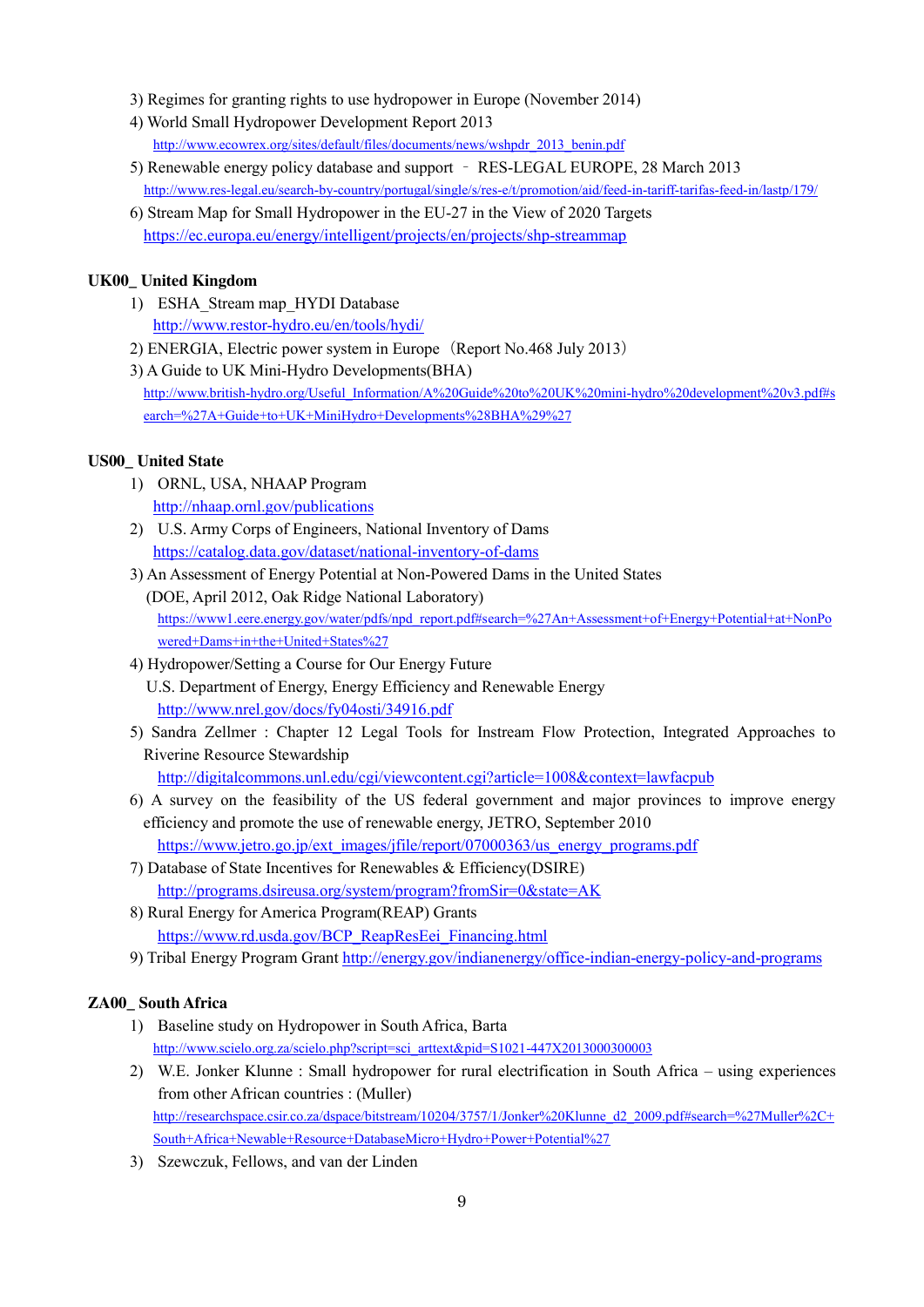<http://www.smallhydroworld.org/index.php?id=334>

- 4) Electricity generation in South Africa / Department of Energy [http://www.energy.gov.za/files/electricity\\_frame.html](http://www.energy.gov.za/files/electricity_frame.html)
- 5) Eskom Holdings Limited Integrated Report 2011 [http://financialresults.co.za/2011/eskom\\_ar2011/](http://financialresults.co.za/2011/eskom_ar2011/)
- 6) Small hydropower in South Africa an overview of five countries in the region, Journal of Energy in Southern Africa, Vol.24 No.3, August 2013 [http://www.scielo.org.za/pdf/jesa/v24n3/03.pdf#search=%27Journal+of+Energy+in+Southern+Africa%2C+Vol.24+No.3](http://www.scielo.org.za/pdf/jesa/v24n3/03.pdf#search=%27Journal+of+Energy+in+Southern+Africa%2C+Vol.24+No.3%2C+August+2013%27) [%2C+August+2013%27](http://www.scielo.org.za/pdf/jesa/v24n3/03.pdf#search=%27Journal+of+Energy+in+Southern+Africa%2C+Vol.24+No.3%2C+August+2013%27)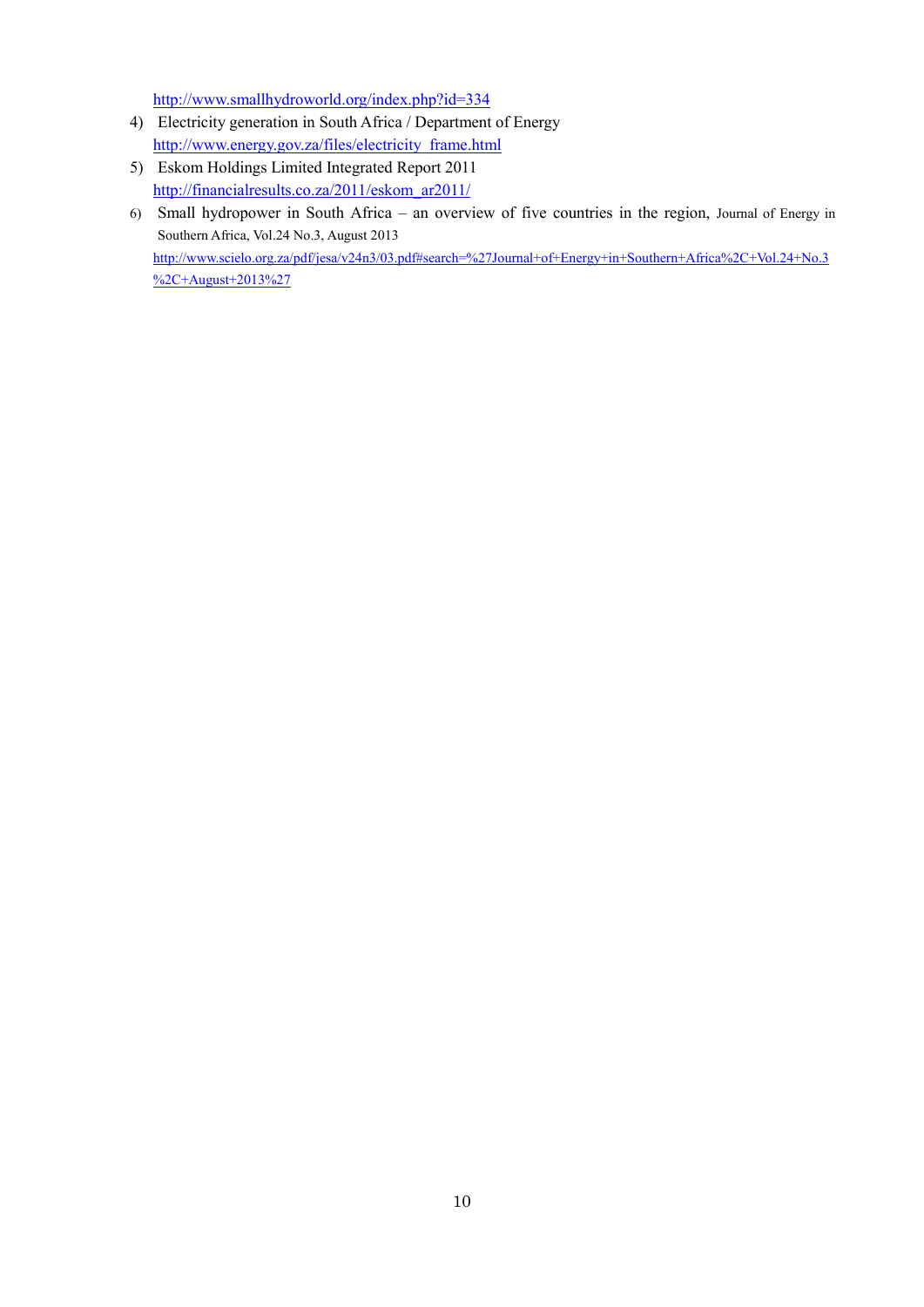#### <span id="page-10-0"></span>【References sorted by GPR】

#### **CA01\_ McNair Creek Hydropower Station**:

- 1) International Water Power & Dam Construction (May 2009): Best of the best in small hydro
- 2) Knight Piésold Ltd [\(https://www.knightpiesold.com/en/\)](https://www.knightpiesold.com/en/)
- 3) Renewable Power Corporation [\(http://www.renewablepowercorp.com/\)](http://www.renewablepowercorp.com/)

#### **CA02\_ Rutherford Creek Hydropower Station**:

- 1) International Water Power & Dam Construction (May 2009): Best of the best in small hydro
- 2) Knight Piésold Ltd [\(https://www.knightpiesold.com/en/\)](https://www.knightpiesold.com/en/)
- 3) Innergex Renewable Energy Inc. [\(http://www.innergex.com/en/\)](http://www.innergex.com/en/)

#### **CA03\_ Atlin Hydropower Station:**

- 1) The Atlin hydro project embodying First Nation principles International Water Power & Dam Construction, 9 November 2009
- 2) Best Practices in Small Hydro Development a perspective from British Columbia, Canada, by Matt Hammond, PGL Environmental Consultants
- 3) Generation for Generations, November 04, 2009, Peter Kirby, Taku Land Corporation

#### **CL01\_ Mallarauco Hydropower Station:**

- 1) EXPO21XX News: Wasserkraft Volk equips a 3.5MW hydro power station in chile <http://www.expo21xx.com/news/wasserkraft-volk-3-5mw-hydro-power-station/>
- 2) International Water Power & Dam Construction (17 January 2013): Innovations in Chile <http://www.waterpowermagazine.com/features/featureinnovations-in-chile/>
- 3) INDUSTRIA (Octubre 2011): Central Hidroeléctrica Mallarauco "Aportando al abastecimiento energético y al desarrollo del sector agrícola" <http://www.emb.cl/electroindustria/articulo.mvc?xid=1704>

#### **DE01\_ Prater Hydropower Station:**

- 1) Kaori Takigawa, Atsushi Murakami, Noriaki Ikeda, Kaoru Tashro, Madoka Omi: To 100%Renewable Energy! Energy Independence Region in Europe (2013.3: Gakugei Publisher)
- 2) SWM Renewable Energies expansion campaign <https://www.swm.de/english/company/energy-generation/renewable-energies.html>
- 3) Praterkraftwerk GmbH [\(http://www.praterkraftwerk.de/\)](http://www.praterkraftwerk.de/)
- 4) Green City Energy AG [\(http://www.greencity-energy.com/\)](http://www.greencity-energy.com/)
- 5) Das Praterkraftwerk (Brochure) [https://www.greencity-energy.de/wp-content/uploads/2015/06/Praterkraftwerk-von-Green-City-Energy-u](https://www.greencity-energy.de/wp-content/uploads/2015/06/Praterkraftwerk-von-Green-City-Energy-und-den-Stadtwerken-M%C3%BCnchen.pdf) [nd-den-Stadtwerken-M%C3%BCnchen.pdf](https://www.greencity-energy.de/wp-content/uploads/2015/06/Praterkraftwerk-von-Green-City-Energy-und-den-Stadtwerken-M%C3%BCnchen.pdf)
- 6) Tajchman, Kristina L. (University of Texas, Community & Regional Planning): IGERT Trip Report\_ Munich, Germany (Summer 2013) [http://research.engr.utexas.edu/igertsustainablegrids/images/Germany\\_2013\\_IGERT\\_Trip\\_Report\\_KTajc](http://research.engr.utexas.edu/igertsustainablegrids/images/Germany_2013_IGERT_Trip_Report_KTajchman.pdf) [hman.pdf](http://research.engr.utexas.edu/igertsustainablegrids/images/Germany_2013_IGERT_Trip_Report_KTajchman.pdf)
- 7) C40 Blog; Mayors' Voices: Munich Mayor Hep Monatzeder (November 07, 2013) [http://www.c40.org/blog\\_posts/mayors-voices-munich-mayor-hep-monatzeder](http://www.c40.org/blog_posts/mayors-voices-munich-mayor-hep-monatzeder)

#### **JP01\_ Kachugawa Citizens Small Scale Hydro Station:**

- 1) Tsuru City website: <http://www.city.tsuru.yamanashi.jp/forms/top/top.aspx>
- 2) Tsuru City: Tsuru City Report on Regional New Energy Vision and other projects, Summary edition, February 2003
- 3) Yoshimitsu Kobayashi: City Planning Institute of Japan and Japan Association of City Mayors / Reference material for the City Planning Symposium "Discussing  $21<sup>st</sup>$ -century city planning with mayors --- Boosting local capacity", *Initiative of the Kachugawa Citizens Micro Hydro Station Genki-Kun*, February 2013
- 4) Yokohama National University, Tsuru City, EX Research Institute: FY2012 Report on the Smart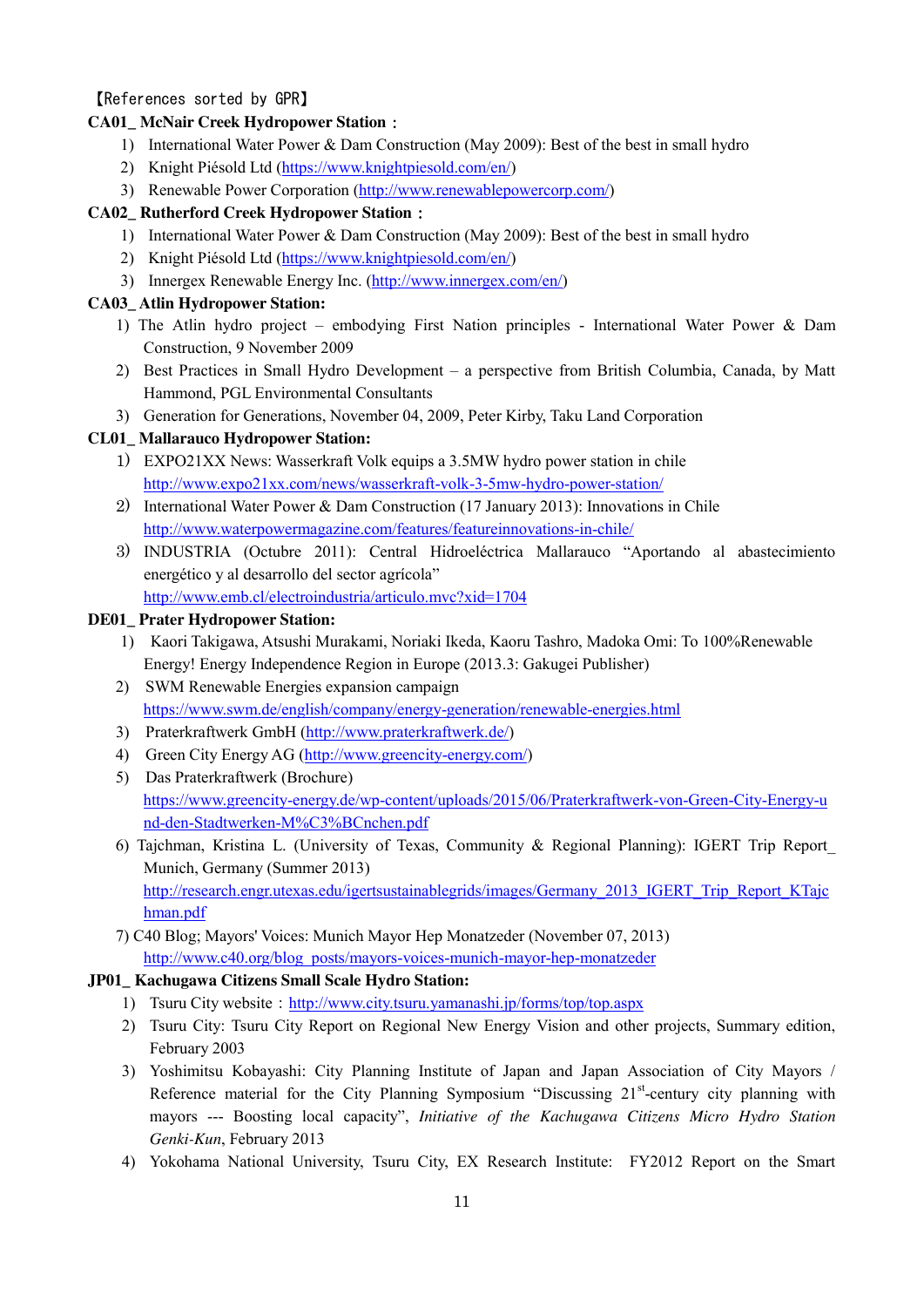Community Vision Proliferation and Support Project, March 2013

#### **JP02\_ Taio Small Scale Hydro Station:**

- 1) Hisanori Ito, Tomokazu Shinozaki, Takahiko Nakazawa: Introduction of Micro Hydro in Consideration for Local Revitalization (NEF 71<sup>st</sup> Practical Workshop concerning Medium and Micro Hydro Plant Technology), July 2004
- 2) NEDO: Top 100 New Energy Projects, Taio Micro Hydro Station in Hita City

# **JP03\_ Nasunogahara Micro Hydro Plants:**

- 1) Nasunogahara Land Improvement District website: <http://www.nasu-lid.or.jp/top/top.htm>
- 2) Emiko Hoshino: The use of idle drop in agricultural canals for developing micro hydro plants (NEF 79th Practical Workshop concerning Medium and Micro Hydro Plant Technology), October 2007
- 3) National and Regional Policy Bureau, Ministry of Land, Infrastructure, Transport and Tourism: FY2013 Case Studies concerning Regional Revitalization through the Use of Renewable Energies, March 2014
- 4) Mizkan Center for Water Culture website (Emiko Hoshino, Water Culture Human Network): [http://www.mizu.gr.jp/fudoki/people/042\\_hoshino.html](http://www.mizu.gr.jp/fudoki/people/042_hoshino.html)

# **JP04\_ Fujioiro Power Station and Daini Power Station:**

- 1) Fujioiro District Project Overview --- Prefectural Irrigation Facility Repair Project ---: Fujioiro Land Improvement District, Oita Prefecture Takeda Naoiri Revitalization Bureau
- 2) Fujioiro Power Station Overview: Fujioiro Land Improvement District, May 28, 1977
- 3) Completing the Fujioiro Daini Power Station: Fujioiro Land Improvement District, May 14, 1984
- 4) Editorial Committee, Rural Culture Association: "Rural Culture Association's Stance: From Nuclear Power to Agricultural Hydro Power" (Gendai Nogyo, November 2011 issue) , Rural Culture Association (General Incorporated Association)

(<http://www.ruralnet.or.jp/syutyo/2011/201111.htm>)

# **JP05\_ Taishakugawa Power Station, Shin-Taishakugawa Power Station:**

- 1) Ichiro Yoshioka / Chugoku Electric Power Company: Planning, Designing and Implementing the Construction of the Shin-Taishakugawa Power Station (October 2006: The  $78<sup>th</sup>$  workshop on micro and medium hydro power technology / New Energy Foundation (Incorporated Foundation))
- 2) Toshiharu Okita, Ichiro Yoshioka, Shoji Ichihara: Overview of the Construction of the Shin-Taishakugawa Power Station, Electric Power Civil Engineering, No.309, p98 - 101, 2004.1
- 3) Junichi Hayashi, Katsufumi Konishi, Atsushi Mukohara: Protection of Rare Plant and Animal Species in the Construction of the Shin-Taishakugawa Power Station, Electric Power Civil Engineering, No.319, p50 - 54, 2005.9
- 4) Hiroshima Prefecture website: [http://www.pref.hiroshima.lg.jp/site/toukei/doukou-index.html\(](http://www.pref.hiroshima.lg.jp/site/toukei/doukou-index.html)Statistical information / Trend of tourists visiting Hiroshima Prefecture)
- 5) Motoyuki Inoue, Eiichi Shiraishi: Hydropower as a Renewable Energy Source in a New Era, Science and Technology Trend, p21- 35, 2010.3

# **JP06\_ Ochiairo Power Station:**

- 1) Hydropower Division, Tokyo Power Generation Company: "Case Study of Hydro Power Stations" (Basics workshop on NEF hydro power), May 2011
- 2) Colla:j:<http://collaj.jp/data/magazine/2011-07/index.html>

# **JP07\_ Kochi Prefecture Public Corporation Bureau's hydropower stations:**

- 1) Electric Engineering Section, Pubic Corporation Bureau, Kochi Prefectural Government website: <https://www.pref.kochi.lg.jp/soshiki/610301/>
- 2) Kami City website:<http://www.city.kami.kochi.jp/>
- 3) Kochi Prefecture Public Corporation Bureau: Kochi Prefecture Public Corporation Bureau's Mid-Term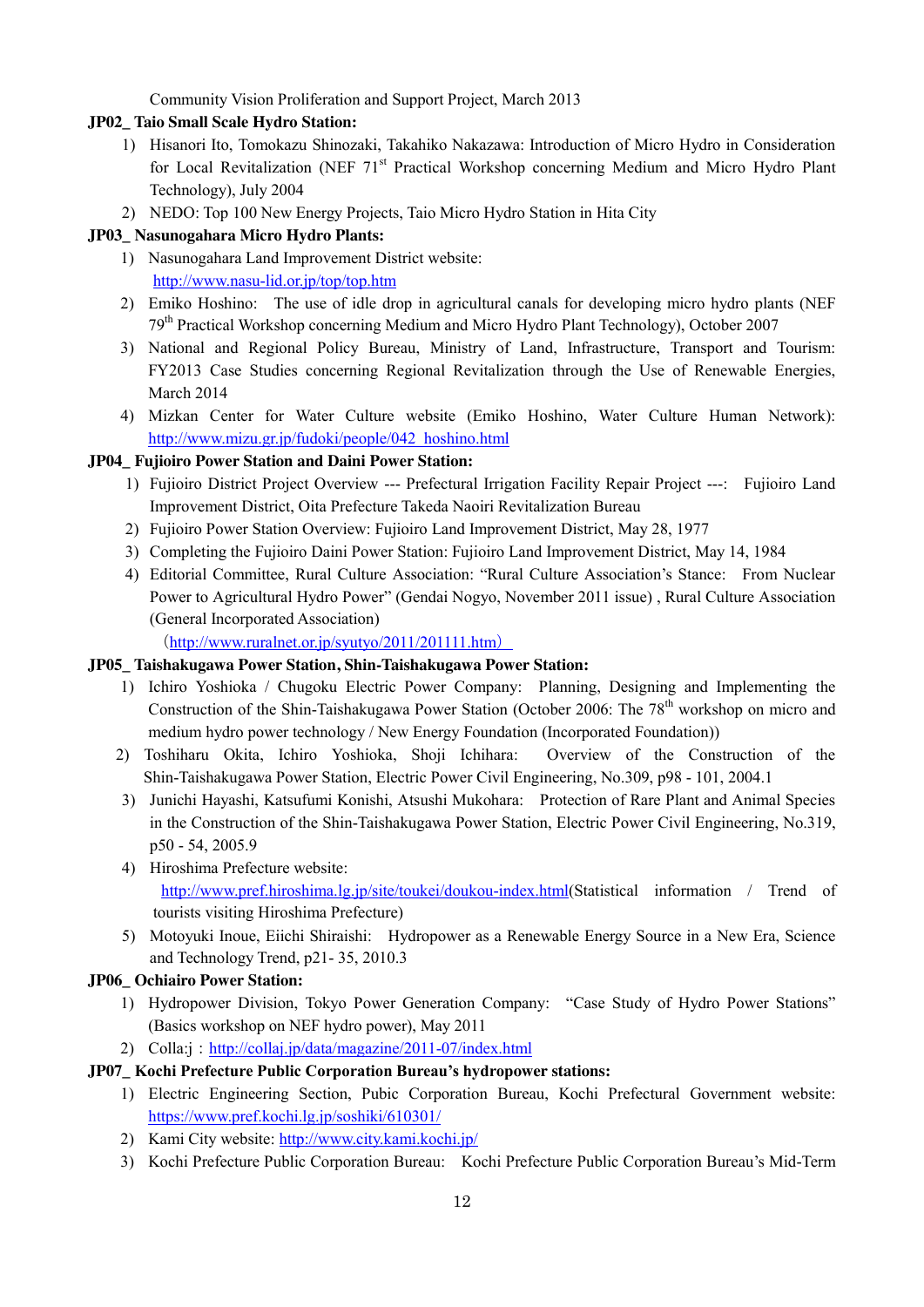Management Plan (3rd), April 2014

4) Kochi Prefecture Public Corporation Bureau: Overview of the Public Corporation Bureau, June 2014

#### **NO01\_ Ljøsåa Hydropower Plant**

- 1) License application. Småkraft AS, 11182005
- 2) License granted. NVE, 11092006
- 3) Detailed plans for Ljøsåa power plant.
	- Multiconsult (consultant), 04252007

#### **NO02\_Jorda Hydropower Plant**

- 1) Application. Exemption. Norsk Grønnkraft, 04142008
- 2) Permission granted. NVE, 11242008

#### **NO03\_Storfallet and Veslefallet Kraftverk**

- 1) License application. Kiær Mykleby, 08212007
- 2) License granted. NVE, 08122008
- 3) Detail Plan. Ulvig Kiær Kraft AS, 12152008
- 4) Approval of Detail Plan. NVE, 01192009
- 5) Upgrading and Expansion of Hydropower. NVE Publication No.16, 1991
- 6) NVE Map services, https://www.nve.no/map-services/

#### **PH01\_ Ifgao-Ambangal Mini-hydro Project:**

- 1) The Philippine Ifugao-Ambangal Mini-hydro Project (e8 publication): [http://www.globalelectricity.org/upload/File/Project%20Communciations/IFUGAO%20publication%20](http://www.globalelectricity.org/upload/File/Project%20Communciations/IFUGAO%20publication%20FINAL.pdf) [FINAL.pdf](http://www.globalelectricity.org/upload/File/Project%20Communciations/IFUGAO%20publication%20FINAL.pdf)
- 2) GSEP website:<http://www.globalelectricity.org/en/index.jsp?p=121&f=236>

#### **PT01\_Canedo Hydropower Station:**

- 1) International Water Power & Dam Construction (July 2009): Best of the best in small hydro
- 2) International Water Power & Dam Construction (December 2009): Canedo hydro plant an award-winning design

# **UK01\_ Eigg Hydropower Stations**:

- 1) Island Power Eigg Electric
- 2)"Best Practice Case Study : Islands going green, Isle of Eigg, Scotland,UK" www.rets-project.eu
- 3) Analysis of off-grid electricity system at Isle of Eigg (Scotland): Lessons for developing countries/Renewable Energy

(journal homepage: www.elsevier.com/locate/renene )

- 4) BBC NEWS/Eigg powers on with energy scheme
- 5) The Scottish Government/Community Renewable Energy Toolkit Case study 17 : Electrification of Eigg, Isle of Eigg – PV, Hydro  $&$  Wind turbines http://www.gov.scot/Publications/2009/03/20155542/37

#### **UK02\_TorrsHydropower Station:**

- 1) Best practices Report, REScoop 20-20-20
- 2) torrshydro NEW MILLS, homepage (http://torrshydro.org/TorrsHydro/)
- 3) torrshydro NEW MILLS Annual Report 2014-15
- 4) Case Study: Torrs Hydro, Sustainable Funding Project/National Council for Voluntary Organisations

# **US01\_ Humpback Creek and Power Creek HydropowerStations:**

- 1) Home page of Cordova Electric Cooperative, (http://cordovaelectric.com/)
- 2) Cordova Electric Cooperative Inc.: Alaska's Renewable Energy Trailblazers/US Business Executive
- 3) Technical Report No.12-06, Distribution of Resident Dolly Varden in Power Creek, Cordova, 2005-2007/April 2012 Alaska Department of Fish and Game Division of Habitat
- 4) Replacing Diesel Fuel With Hydroelectric Generation, Hydro Review / September 2002
- 5) A Case Study in Community Green Power/Renewable Energy Marketing Conference November 16 2011